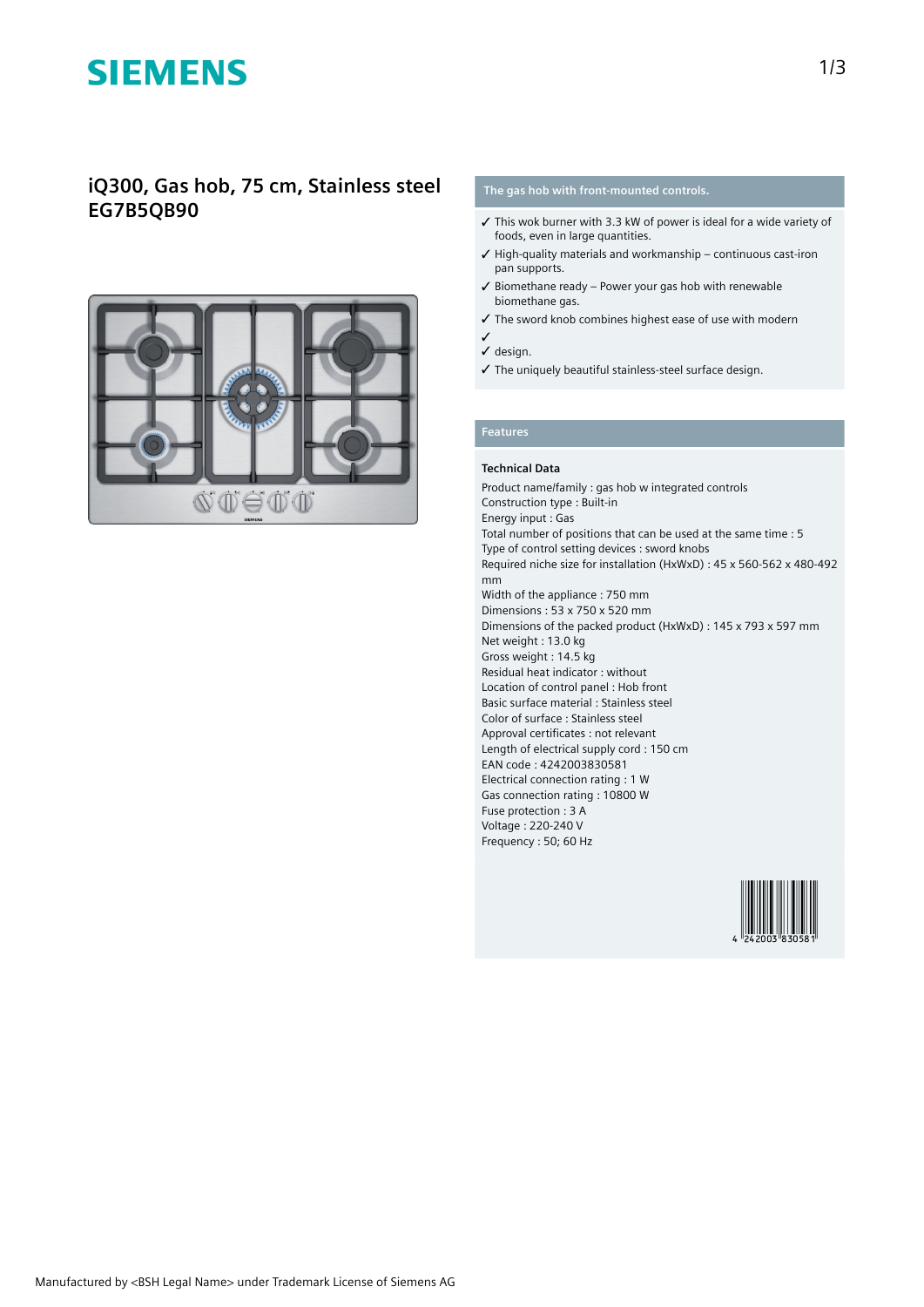# **SIEMENS**

# **iQ300, Gas hob, 75 cm, Stainless steel EG7B5QB90**

## **Features**

#### **Design**

- Stainless steel surface
- Cast iron pan supports

#### **Usage convenience**

- Design co-ordinated control dials: easily access dials in front with strong grip for effortless turning.
- Ignition via control dials: just push and turn the dials to ignite the flame.

#### **Burners and power**

- 5 burner gas hob including:
- Left front: Economy burner up to 1 KW (depending on gas type)
- Left rear: Standard burner up to 1.75 KW (depending on gas type)
- Center front: wok burner up to 3.3 KW (depending on gas type)
- Right rear: High-speed burner up to 3 KW (depending on gas type) ● Right front: Standard burner up to 1.75 KW (depending on gas type)

#### **Safety**

● Flame failure safety device: prevents unwanted gas flow when flame goes out.

#### **Installation (gas types & measurements)**

- Usable for: Natural gas L 25 mbar (NL)
- Liquid gas 50 mbar Liquid gas G30 37 mbar (PL) NG H/E 20mbar, E+ 20/25mbar Natural gas H 25 mbar (HU) Liquid gas G30,31 28-30/37mbar
- Factory set for connection to mains gas
- Nozzle set for LPG jets (28-30/37mbar) included. Nozzles for all other gas types can be ordered via the customer service. For nozzle change, please contact the customer service.
- Dimensions of the product (HxWxD mm): 53 x 750 x 520
- Required niche size for installation (HxWxD mm) : 45 x 560 x (480 - 492)
- Min. worktop thickness: 30 mm
- Power cord: 1.5 m
- Connected load: 10.8 KW